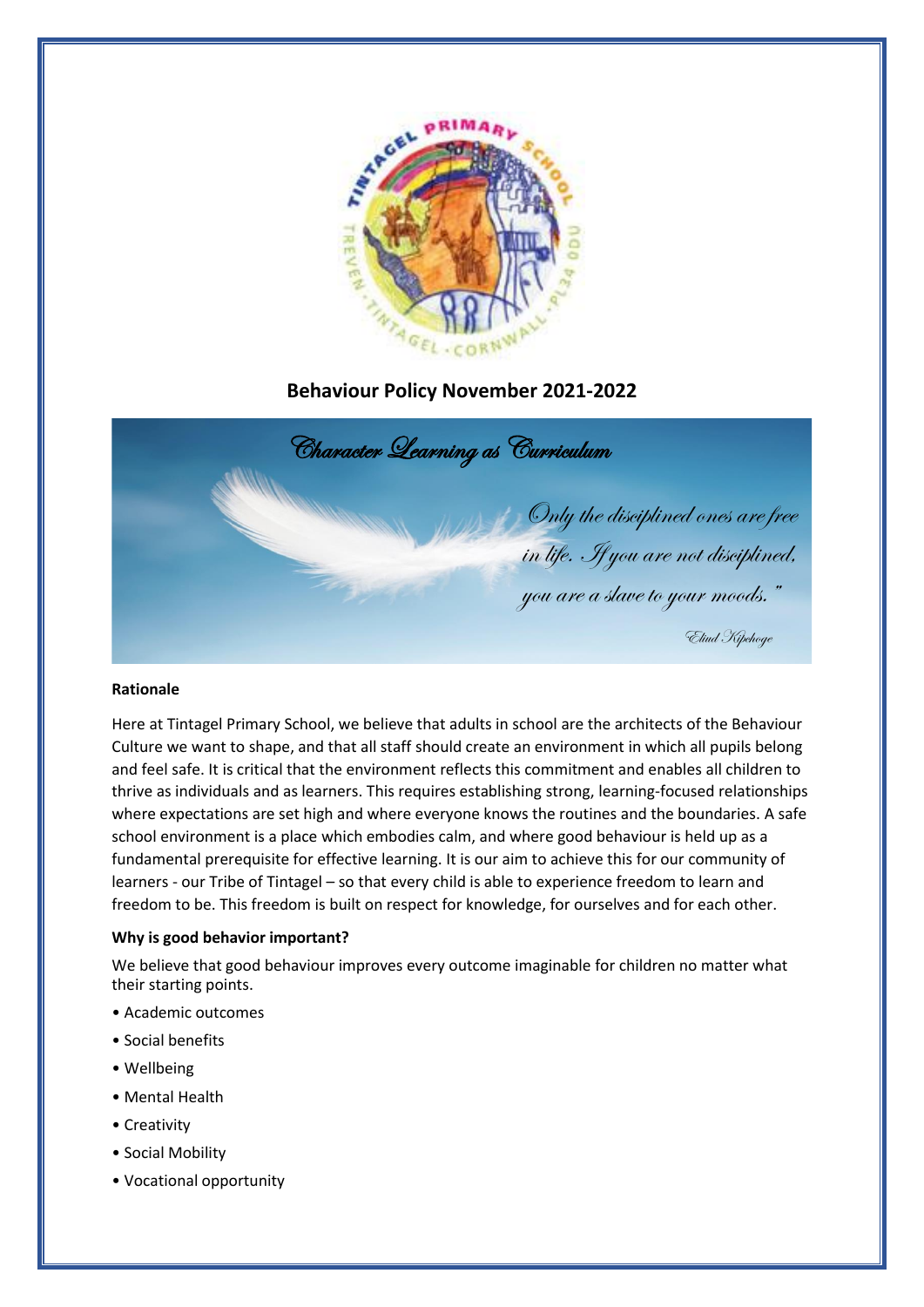# **Why do children sometimes behave badly?**

In trying to understand what causes negative behaviours, we have drawn knowledge from the recent leaps forward in scientific research and understanding of how the brain develops, and the impact of early trauma on brain development. We recognise that challenging behaviours can stem from a number of adverse childhood experiences or ACEs such as:

- Trauma and need causing a profound lack of emotional resilience.
- Developmental delay or early experiences which have hampered optimal brain development.
- Inconsistent role models or disruptive experiences such as moving school multiple times or family break up.
- Low self-esteem and poor sense of self, resulting in children feeling awkward and vulnerable.
- Anxiety stemming from failure, shame or a profound sense of worthlessness.
- When low level non-compliance goes unchecked and escalates over time at home and in school.
- The impact of different beliefs, values, habits, abilities and standards in the home.
- The normalisation of high-level use of online devices and exposure to inappropriate content on the internet.

Sometimes, low level negative behaviours can escalate significantly because:

- They appear to be endorsed or approved of by their peers children seek affirmation and kudos for the wrong reasons.
- Staff are inconsistent in their responses so that children receive mixed messages and are able to push against blurred boundaries.
- Relationships are inconsistent and children struggle to build positive responses to adult authority.
- Children are seeking status, authority and a sense of powerfulness or control this can sometimes stem from fear and anxiety.

In response to these challenges, we have revisited the roots of our school culture as we know that this has a more profound effect on shaping how children behave than merely implementing strategies. We believe that curriculum and 'character development' go hand in hand and it is our aim that our adult instincts when dealing with behaviour are rooted in culture over strategy. Consistency is our most important tool in developing pupil character, and our responses to children must be honed to default so that children do not receive mixed messages from adult role models.

# **Vision and Aims for A Character Curriculum**

Our knowledge informed Enquiry Curriculum is structured to develop incrementally and sequentially from a notion that children need to establish a secure sense of self before they can contribute effectively to wider learning contexts. We build our learning experiences in the same way as a tree lays down growth rings and use this as a metaphor for character development; starting with the notion of self or 'me' at the centre and then adding personal growth rings through each consecutive year of learning, building to the 'everyone' of understanding our place in the world and establishing a global identity. This is driven through our learning lenses.

| Year             | <b>EYFS</b> |       |                    |                       |                |
|------------------|-------------|-------|--------------------|-----------------------|----------------|
| Learning<br>Lens | People      | Place | Community   Change | Innovation   Equality | Sustainability |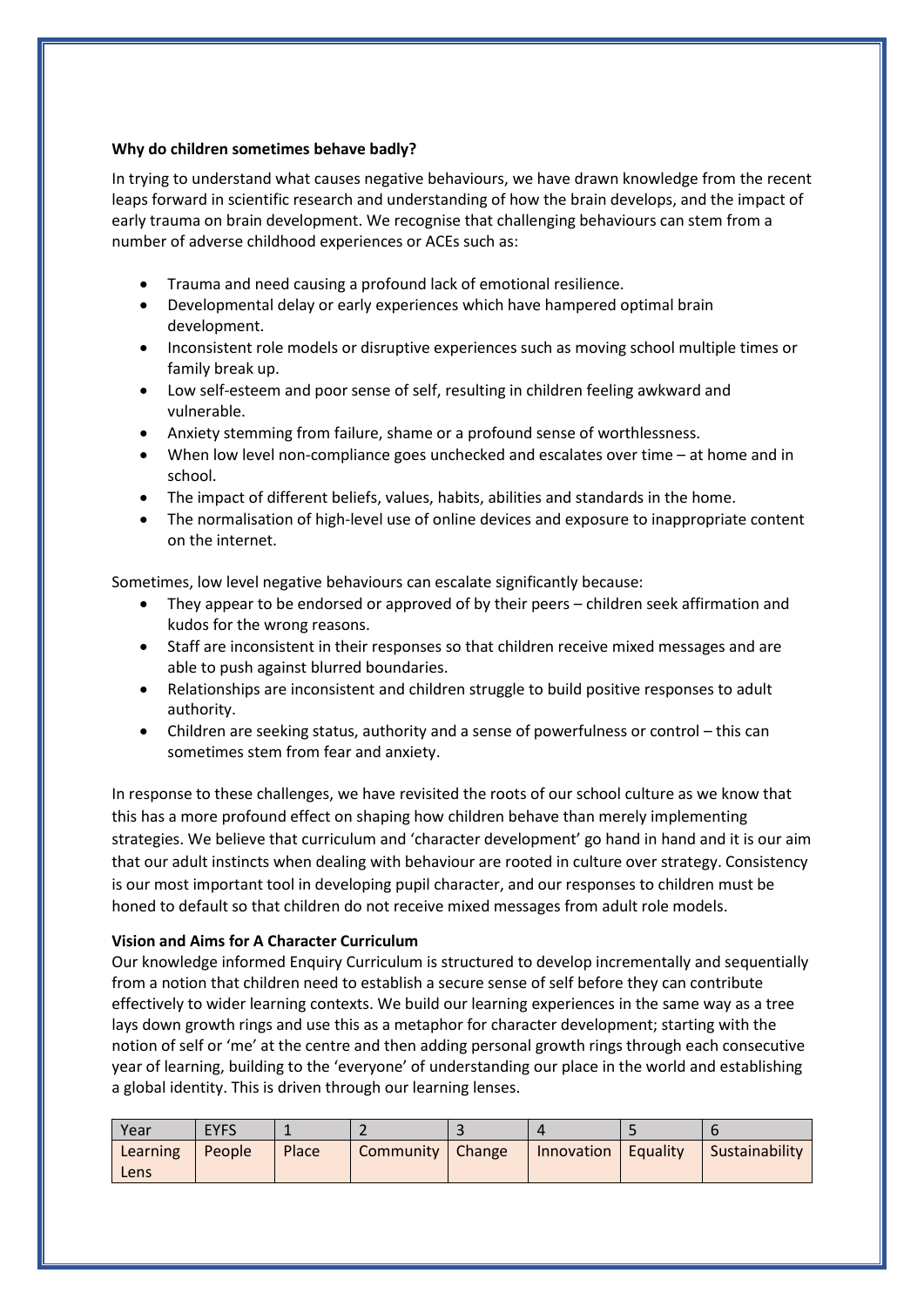Me Everyone

Our core commitment is to set out to change children's mindsets through our belief systems and the Unshakable Culture of the Tribe. Through implementing this, we believe we can build children's tenacity and resilience, and fundamentally, instil in them the discipline of self-efficacy and selfregulation so that they are empowered to achieve their best potential.

Our ambition is to move away from a culture where we reflect on behaviour after it has happened and consider ways in which we can reflect on behaviour before it happens – a more proactive stance with more consistent messages. This is linked to aspiration and believing every child can achieve more.

# **Our Belief System –the beliefs that we are prepared to own, and which underpin Our Unshakeable Culture of the Tribe**

- Knowledge matters
- Our core business is learning
- Authority is important
- Discipline is vital
- Respect should be unquestionable
- Relationships are built on love trust empathy (this includes tough love)
- We want only the best for our pupils
- Personal responsibility underpins a no-excuses culture (accountability without blame)
- All children are entitled to an education, but they must learn to take the opportunities we offer
- Children need a sense of self and belonging before they can become a global citizen
- Education profoundly shapes society

# **The Mistakes Process**

Drawing on our understanding of brain development and the importance of **Growth Mindset**, we believe that when children struggle with their behaviour, they can be supported to change their behaviour though the Mistakes Process. This draws on the belief that failing well and embracing mistakes are fundamental to the learning process. We use an approach starting with 'catching the mistake' and a sequence of 5 steps to move forward from negative behaviour with the expectation that an individual will own the mistake, take responsibility for it and reflect on how to ensure it does not happen next time; to effectively 'catch' or learn from the mistake. Ideally, it is our ambition that over time, children will learn to become reflective enough and emotionally resilient enough to 'catch the mistake' before it happens.

# **Positive Relationships**

The values of the Tribe are underpinned by the integrity of trust. There are many reasons why the fundamental role of a teacher is to establish positive relationships with pupils. Most importantly, relationships support the needs and rights of everyone in a classroom to feel safe, respected and valued – and to feel they belong. Positive relationships also underpin the creation of conditions where pupils and teachers can focus on learning, free from distractions or emotional threats. Critically, positive relationships are key in communicating trustable feedback that pupils will act on in order to maximise their progress. In short, in every classroom, the quality of relationships is inescapably aligned to the roles and responsibilities that both teachers and pupils must fulfil for great learning to take place. Trust is the driver in order for these relationships to thrive.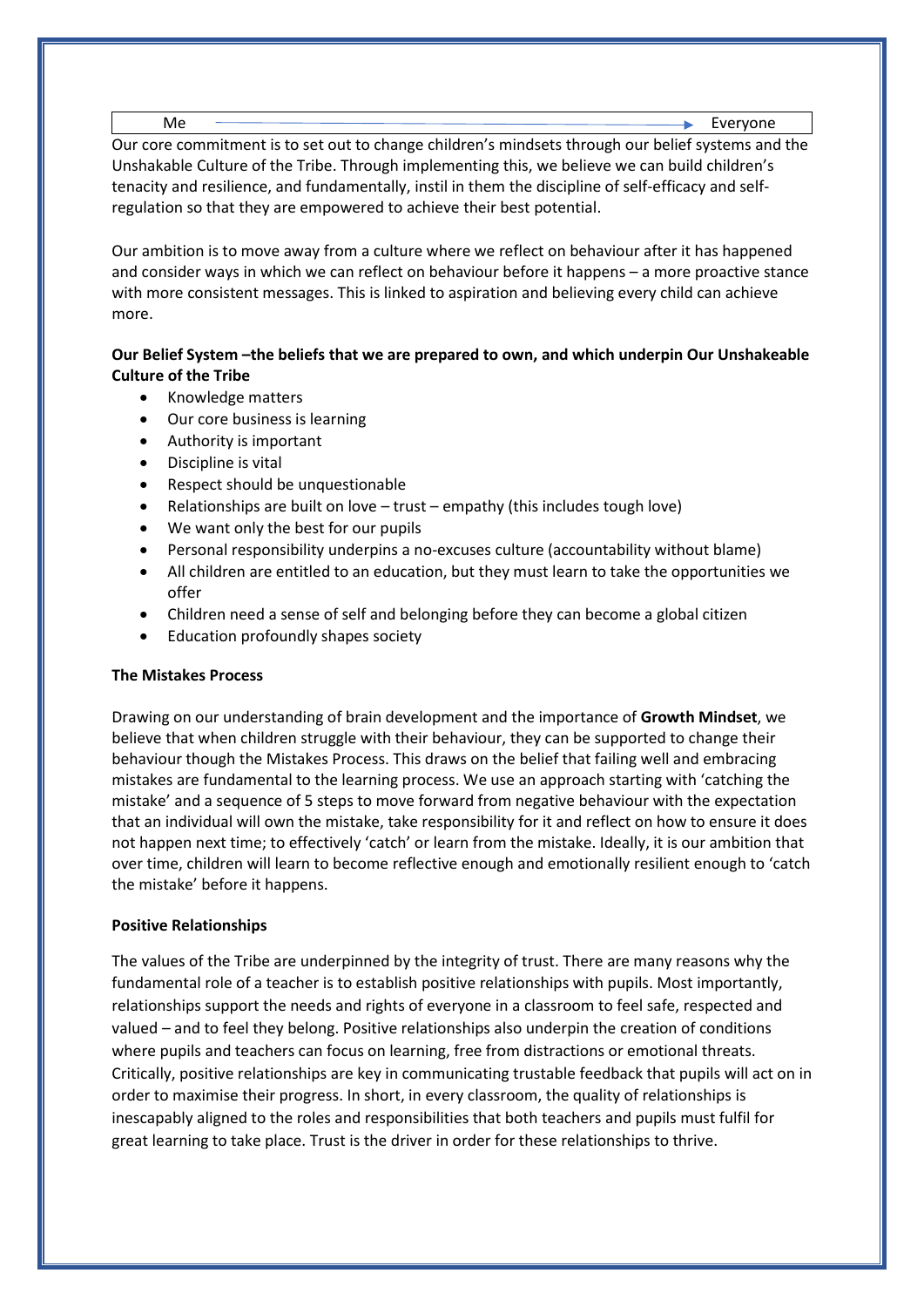### **Special Celebrations, Roles and Responsibilities:**

Social learning is encouraged by pupils having the opportunity to praise each other. Peer praise is very meaningful for pupils. Older children acting as role models, for example during lunch time, encourages positive interactions and aspirations. Assemblies and all class-based lessons provide high quality opportunities for praise linked to deeper learning. Assemblies involve an element of positive praise and celebration and are seen as an important opportunity to embed the values of our school Tribe. We recognise the importance of positive comments, respectful interactions and role modelling for the children. The school expects all adults - staff, parents/carers and Hub Councillors to employ this in our relationships with each other, as well as with our pupils. Our positive approaches are based on understanding that pupils are learning how to manage themselves with the added complexity that they are doing so within a community of other learners who might not yet be skilled. This clearly suggests that triggers and challenge will arise, which will need to be managed. Children will be supported in self-regulation and this represents that good learning has taken place.

# **Intentional Behaviour Design and Cultural Norms**

Fundamental to our tribal values and intentional behaviour design is the establishment of cultural norms. These are the clear routines and boundaries which underpin the relationships for learning and are our 'way of being'. Rather than relying on a series of strategies in response to misbehaviour, we believe that as architects of curriculum, we must effectively teach pupils how to behave well and build cultural norms which uphold expectations and ultimately change behaviour rather than just managing it.

Through their messages and interactions, teachers will make it clear to pupils, that they as their teacher have responsibility for them and that this gives them authority alongside a duty of care. Teachers at our school strive to adopt a mindset where their relationships with pupils are focused on the shared purpose of achieving learning. We believe that once pupils understand the boundaries for positive behaviours, and that these are consistently and judiciously maintained, they will more readily accept them as the norm within which everyone co-exists.

# **Empathy and Kindness**

Empathy and kindness underpin all positive relationships. We aim to consider every pupil through a lens of 'understanding', and this influences every interaction that adults have with children. What we say and how we say it, the expectations we have of pupils and the way they interact with each other are all a reflection of this collective stance founded on kindness and empathy. Adults model this to each other in their daily interactions and everyone models this to the children every day as part of the cultural norm of our school. When teachers are faced with challenging situations, they know that it is even more important that they approach pupils through the lens of empathy and kindness. This needs to be sincere and consistent as children can detect insincerity – especially those more vulnerable pupils who have been let down by adults in the past - as feigned relationships add to a child's sense of isolation and fear.

# **Naming the Child**

An important underlying principle of our approach to behaviour and welfare is knowing the child and addressing them by their name. All adults strive to know all children and call them by their name.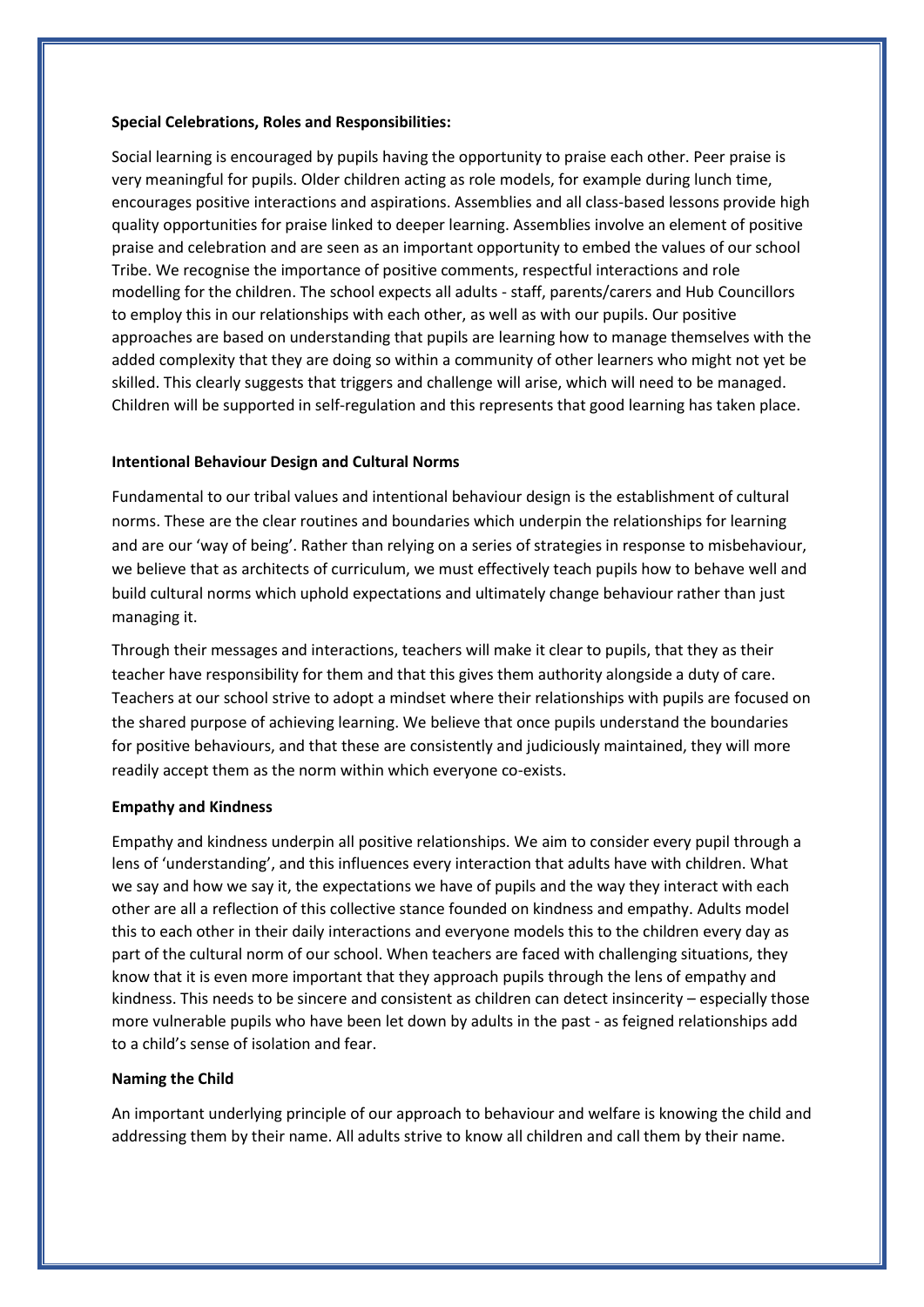#### **Combining Assertiveness with Warmth**

We believe that the ideal demeanour of a teacher is to be assertive – rather than autocratic or indecisive. Assertiveness means that we expect compliance but do not use power overtly to gain it. We secure compliance through respect. Teachers consistently teach and reinforce boundaries whilst simultaneously being warm, kind and empathic. There is a universal expectation that all staff use tone of voice and body language that is firm but warm. The most successful classroom cultures thrive where teachers are firm with consistency and fairness whilst also communicating that each pupil is valued and respected. This is especially important when pupils behave inappropriately, and it is vital that adults remain calm and rational under these circumstances.

In challenging situations, adults are trained to listen for the substance of what pupils are communicating and respond using adult language and **Positive Framing**. They maintain a professional demeanour and support the child to seek out positive choices, recover and reflect from a difficult episode. The dignity of the child and the integrity of the adult are paramount when behaviour is at its most challenging.

Adults know when to step in and support each other under challenging circumstances. The most behaviourally challenging pupils are 'owned' by all staff who 'walk towards' the problem in order to wrap care and support around the child, and each other.

'What you permit, you promote.'

### **Establishing Cultural Norms**

Here at Tintagel, we do not tolerate mediocre outcomes for children – including poor attendance, repeated lateness or off task behaviours. We help pupils to function within a framework of high expectations by ensuring that we are clear about what it means to be a part of our learning community or Tribe. Whether as a whole school or within the classroom, staff have considered and agreed on what expectations are to be determined in order to offer all children the opportunity to maximise their potential. This includes how to move around the school, how to enter a classroom, how to move between transitions within lessons, how to manage resources, how to listen and how to work collaboratively. Teachers take time to explicitly model how work should be set out and presented and routinely share success criteria, models and images to support children during the process of learning. Part of the teaching sequence is explicitly set aside to walk through these expectations, rehearsing not only the outcome for but also the process of learning. During lessons, teachers take time to pause learning and check pupil's understanding of expectations. They positively frame the behaviours and outcomes they are expecting from children and in this way they routinely and positively insist on cultural norms in behaviour for learning as well as reinforcing ambition for learning outcomes.

### **Redirect, Correct, Challenge**

When expectations are not met, staff use a combination of **The Mistakes Process** and **Positive Framing** to redirect children so that they are given the opportunity to 'catch the mistake' and change their behaviour. Integral to the management of whole class learning behaviours is the insistence that all children will comply. This requires that staff explicitly describe the desired behaviour – and praise where they see it happening – and then wait. The absolute precision and consistency in this pause and insistence is integral to successful classroom culture.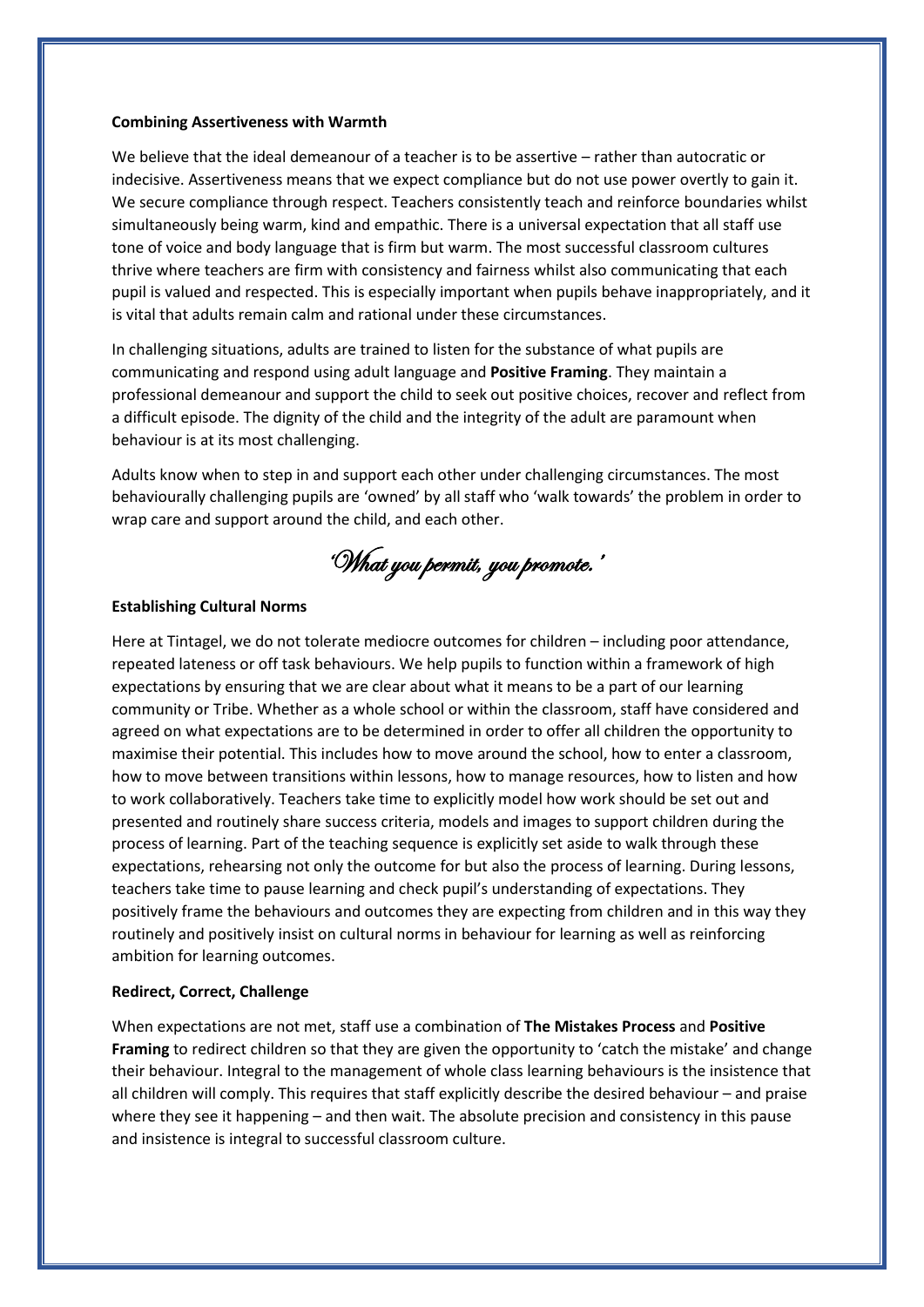### **Sustaining Expectation**

Staff know that it is much easier to sustain high expectations if they become the norm as part of a set of routines; behaviours that everyone demonstrates every day as part of the learning culture. Teachers regularly rehearse and redefine routines so that they become embedded behaviour and children feel safe in the framework of expectation.

# **Signal – Pause – Insist**

This is one of the most cohesively used routines for establishing a culture for learning in our school. In order to avoid using too much language which can cloud pupil perceptions of what is expected, staff have refined the use of non-verbal cues in order to instil calm and minimise time wasted – especially as children are expected to move from one phase of a lesson to another efficiently. The initial signal may be a raised hand or a brief '3-2-1 and listening' cue. Adults stand, face the class and scan with intent whilst they wait for all children to stop and focus on the adult. Direct eye contact reinforces the power of the silent signal. Teachers then pause so that pupils have time to respond but hold eye contact whilst they wait. Teachers offer positive affirmation '*Thank you'* with a name in order to reinforce the desired behaviour response. Teachers then insist before moving on. There is a collective agreement that if even one pupil resists the cultural norm of this routine, it is undermined and devalued. Further insistence is secured through stronger eye contact and a further verbal prompt using Positive Framing: '*When we are all ready, thank you*.' Or '*X, I need you listening, thank you.*' These signals must be explicitly taught and rehearsed until they become the cultural norm. If they slip, it is important that time is prioritised to reteach, reaffirm and recalibrate the cultural norm.

### **Positive Framing**

This technique for establishing and maintaining high expectations is an approach used across the school and is a critical tool in order to positively reinforce the desired behaviours. It draws on the language of encouragement and positive affirmation rather than focusing on any negative or derogatory challenges which may undermine the emotional resilience of children and further exacerbate challenging behaviour. The most effective classroom cultures are where children are constantly bathed in feedback about their behaviour, so they know how they are doing. (The *'I love it when'* of the everyday classroom).

Teachers frame correct choices through a positive framework and take care to reinforce the cultural norm whilst taking the focus off the child:

- Affirming positive responses first noticing and signalling behaviour for learning from pupils that are exhibiting the expectations before dealing with those who are not. *'Well done that table, I can see you are ready to move on.' 'You are listening and ready, thank you.' 'Great response from X, thank you.'* This reinforces the message about desired behaviours as well as acknowledging the efforts of children who behave well.
- Framing a correction through positive reinforcement teacher reasserts the behaviour that is wanted. They do not describe the undesired behaviour. Instead of *'X, stop talking please.'* Use, *'X, I would like you looking this way and listening. Thank you.'* And wait! Evidence based research has shown that almost all corrective statements can be framed positively, and this mitigates challenge and a pupil perception that they are being targeted/treated unfairly. Potential confrontation is avoided, and no-one loses 'face'.
- To further avoid loss of face and further escalating challenge from the pupil, teachers can assume the pupil's best intentions and still reinforce the desired behaviour. Teacher - *'X, I need you focused on the task now, thank you.'*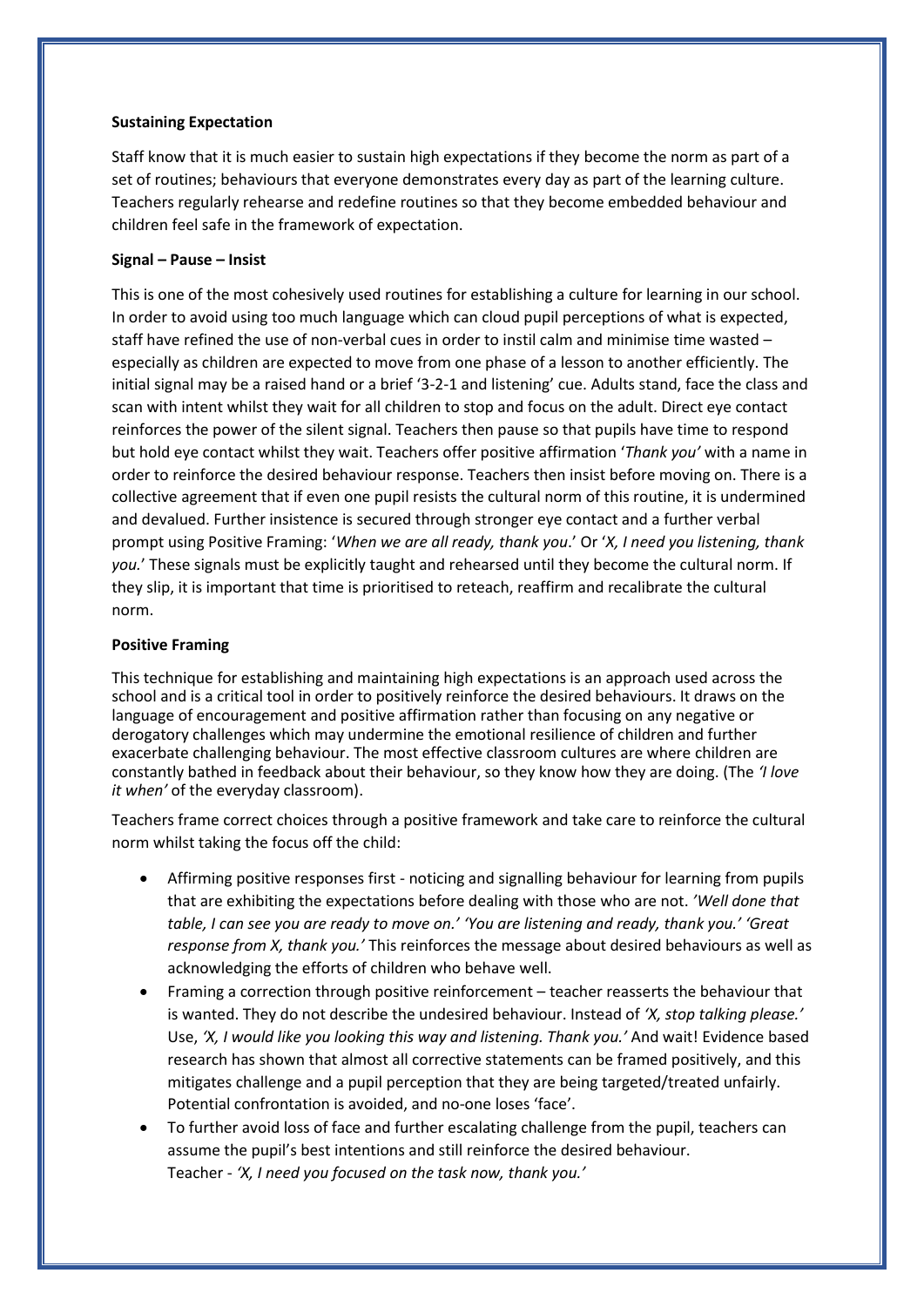Pupil – *'But I wasn't talking. It wasn't me.'* Teacher – *'Ok, that may be so, but I need you focused and working quietly now. Thank you.'*

Teachers should always seek out partial agreement to de-escalate potential conflict and hold up the dignity of the child whilst also securing respect – and the desired behaviour outcome.

Teachers can also assume confusion over defiance in order to avoid confrontation. *'I wonder if this group didn't quite hear the instructions?' 'Can we just check that we have all understood the routines?'* This is transparent to all concerned but it keeps the corrective choices light, friendly and non-confrontational. At the same time expectations are reaffirmed with clarity and intent.

Teachers are also trained to use WINE from the TiSUK approach in order to de-escalate/avoid confrontation. This is especially so when a child – who regularly becomes dysregulated – is picking up the momentum of agitation/non-compliance. (See TIS UK support script in appendix)

## **Rehearsing Routines**

Routines are the bedrock of our positive behaviour system. We strive for all pupils to feel safe and comfortable within the framework of the cultural norm so that the focus of every lesson is on learning and progress is maximised during every opportunity throughout the school day. We call this the 'Unshakeable Line' and it should be known, understood and enacted consistently as a matter of routine.

### **Walking Through Routines**

Routines around the school are as consistent as possible and framed in as few words as possible. They are underpinned by three simple directives – our **Calm School Code. 'Listen Carefully. Act Kindly. Move Calmly'**. These directives shape the detail in every aspect of school life i.e. from moving from a teacher-led instructional phase of a lesson to a group/independent phase; from entering the school from the playground to packing up resources at the end of day. Teachers teach these routines explicitly and rehearse – walk through – them until the desired standard has been met and reflected on by the class. If teachers do not establish high expectations from the outset, it is harder to reset the standard later.

Teaching Signals are explicitly taught, rehearsed, reinforced and reflected on so that they remain overt in the framework of cultural norms. It is critical that corners are not cut, or that details are not watered down as this undermines the accepted integrity – the routineness – of the routine. Pupils then lose a sense of what is really expected and acceptable.

"Our actions become our habits, our habits become our character,

our character is who we are."

Attributed to Aristotle

## **Refreshing and Rebooting Routines**

In order to refresh and reboot routines and uphold cultural norms, staff continue to use **Positive Framing** alongside the language of **Choices and Consequences**. It is not a practice of our school to issue group consequences to multiple pupils. If routines and behaviours lapse, as can often be the case over time, teachers designate time to explicitly re-setting expectations, reteaching routines and reconnecting pupils with the cultural norm.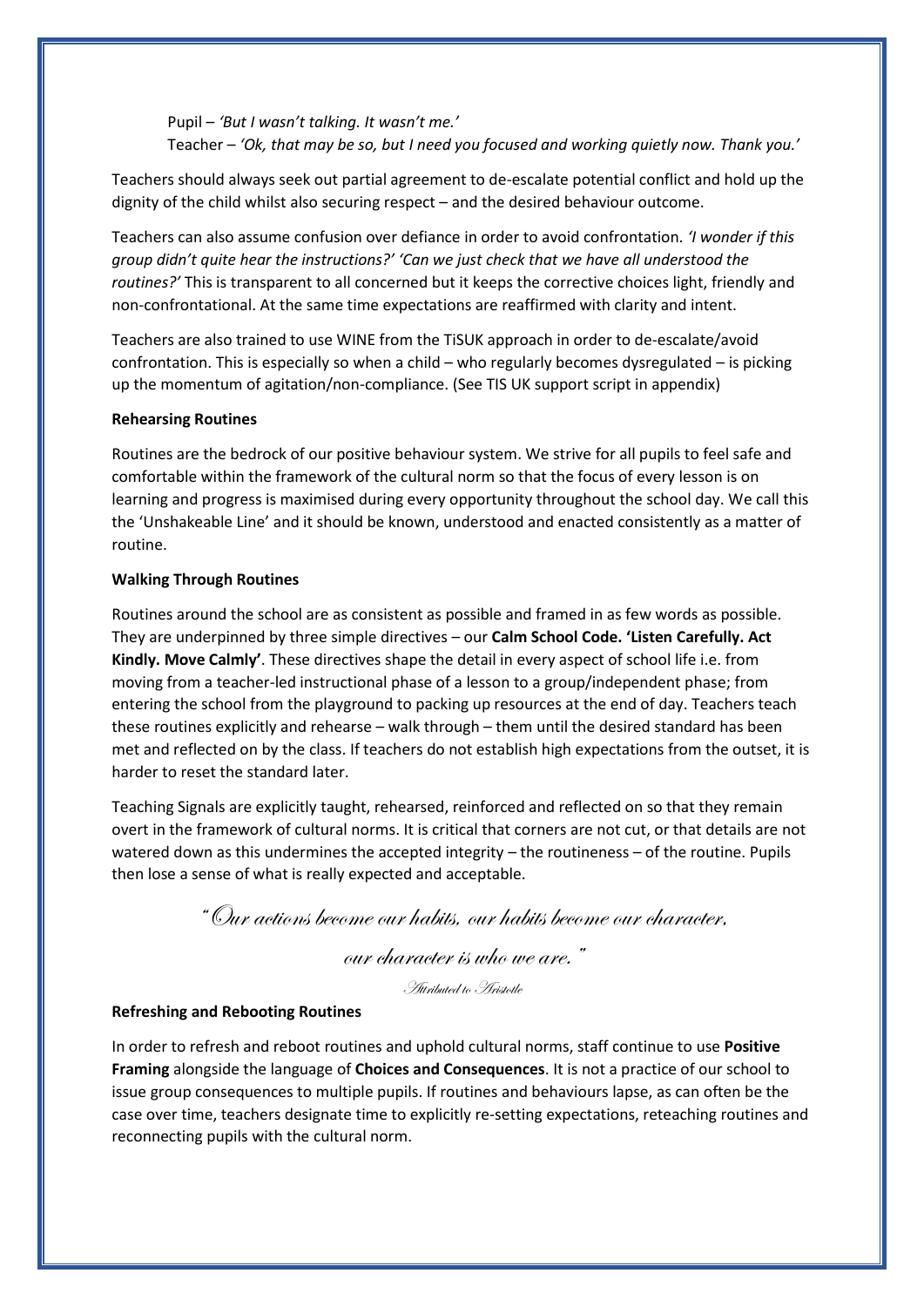### **Choices and Consequences for Learning**

Our core philosophy of no excuses culture rests on a belief in personal responsibility and individual agency – giving children agency by holding them to account for choices – as the route to helping children achieve their best potential. This is underpinned by a culture of absolute clarity and predictability. Because we know that some of our most vulnerable children already come from chaotic homes, our school environment must offer safety through predictability and order. As teachers, we recognise the fundamental need to teach children to manage emotions so that reason can be deployed. Reason can then get to work on knowledge and learning.

As part of any positive behaviour management system, it is important that expectations and routines are agreed, and alongside them, a set of consequences if the routines or rules are broken**. The power of the system does not lie in the consequences but depends on how effectively the teacher uses the whole system to secure the expected standards of behaviour. Consequences on their own do not secure positive behaviour.** Fundamental to the effectiveness of any behaviour system is the integrity of the positive relationships which underpin it at every level. Second to this is an emphasis on pupils making the right choices in the full knowledge of the consequences of the choices they make.

### **The Range of Formal Consequences**

It is vital that all pupils know what the consequences to their actions are. If warnings are given, teachers must reframe the consequences clearly. We believe that consequences for very serious behaviours must be crystal clear for everyone. In principle, if pupils choose to make negative behaviour choices, they are choosing to receive the associated consequence. Rather than using sanctions automatically, here at Tintagel School we use the **Mistakes Process** in the first instance to reframe the desired character development/behaviour outcome, just as we do to frame learning. We understand that children are still learning to negotiate relationships and how to manage their behaviour. For that reason, if a child makes a poor behaviour choice, we use the Mistakes Process to 'catch the mistake' and follow a simple sequence to frame reflection and learn from the mistake. The expectation is that the child then does modify their choices and learns from the mistake. Moving forward, the aim is to improve pupil's self-efficacy, support them in owning their choices, and frame the language of accountability without blame. Our aim is to change negative behaviour, not just manage it.

### **Assertive Choice Direction**

This is the language of choice and consequence. It is used to remind the pupil of their options – to either follow behaviour expectations or take the consequence that is associated with their negative behaviour. When setting consequences, staff are encouraged to frame them with a narrative so that the child understands 'why'. This also reinforces expectations for everyone else: '*X, you have continued to talk after the warning, which disrupts our learning, so there will now be a phone call home.'*

### **The Principle of Certainty over Severity**

An important aspect of the consequences system is that all pupils must believe that the teacher will definitely follow through. **The severity of a consequence is less critical than the predictability of it.** In order for a consequence to act as a deterrent, it must be absolutely accepted that it will definitely be followed up.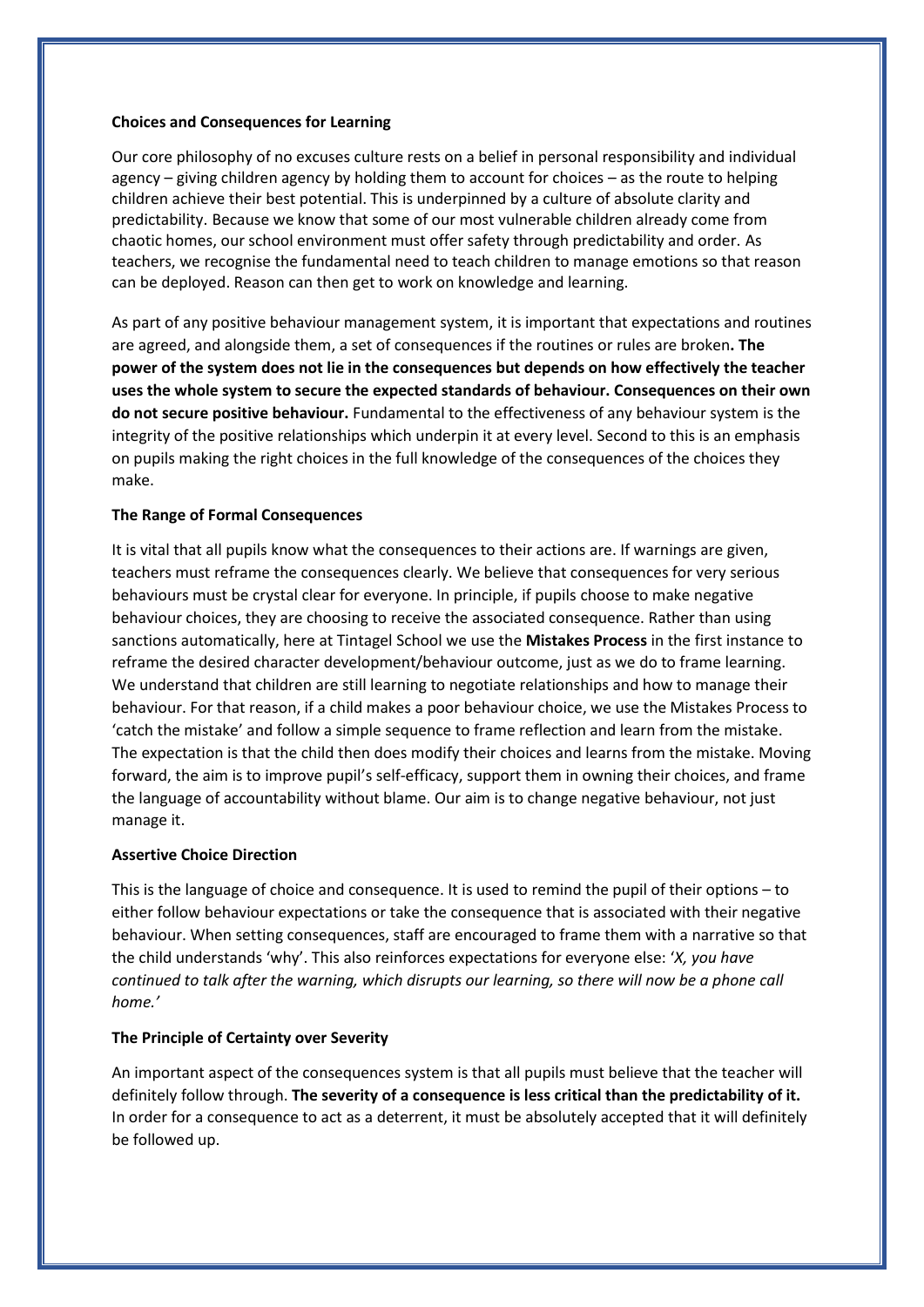Children have a strong sense of justice. It is therefore imperative that any consequences are used judiciously. Under use of consequences undermines the behaviour culture. If consequences are used too liberally or inconsistently, without narrative or reinforcing routines, they can instil a culture of negativity. It is therefore important that staff give pupils the opportunity to learn from mistakes and make good choices.

# **Extrinsic Motivators and the Principle of Benevolent Adult Authority**

The following agreement underpins our approach to using consequences and rewards. When adults issue consequences it is critical that this comes from a perspective of care and warm, adult authority:

- Consequences and rewards are an essential part of a school feedback system.
- Consequences and rewards are one part of the jigsaw- they are not universally effective. But no one strategy is.
- Consequences must be consistent, proportionate and predictable.
- Rewards must be sincere, targeted and proportionate. (Experience shows us that they mainly impact more on younger or well-behaved children and are less effective on children who struggle to buy in).
- Subtle praise is the most effective motivator. (Well-behaved children don't need the constant nudge of praise. They need periodic, sincere recognition.)

# **Other Consequences**

- Quiet reflective feedback when the child is ready/emotional support in times of dysregulation
- Teacher/parent meeting this assumes a positive stance. The idea of working together is promoted but without compromising accountabilities. 'What you permit, you promote.'
- SLT discussion with potential subsequent SLT meeting with parents, working on the principle that when negative behavior is ongoing and escalating, pupils are 'owned' by all staff and we all walk towards the problem.
- Time out in a safe place this releases tension and upholds the moral imperative for other children, thus reinforcing the cultural norm. The challenging child is removed, and issues are addressed but, critically, other children are allowed to learn.
- Staff must never leave a child unattended in a corridor or a room. Sending a child out needs to be pre-empted and pre-arranged with a plan for reintegration.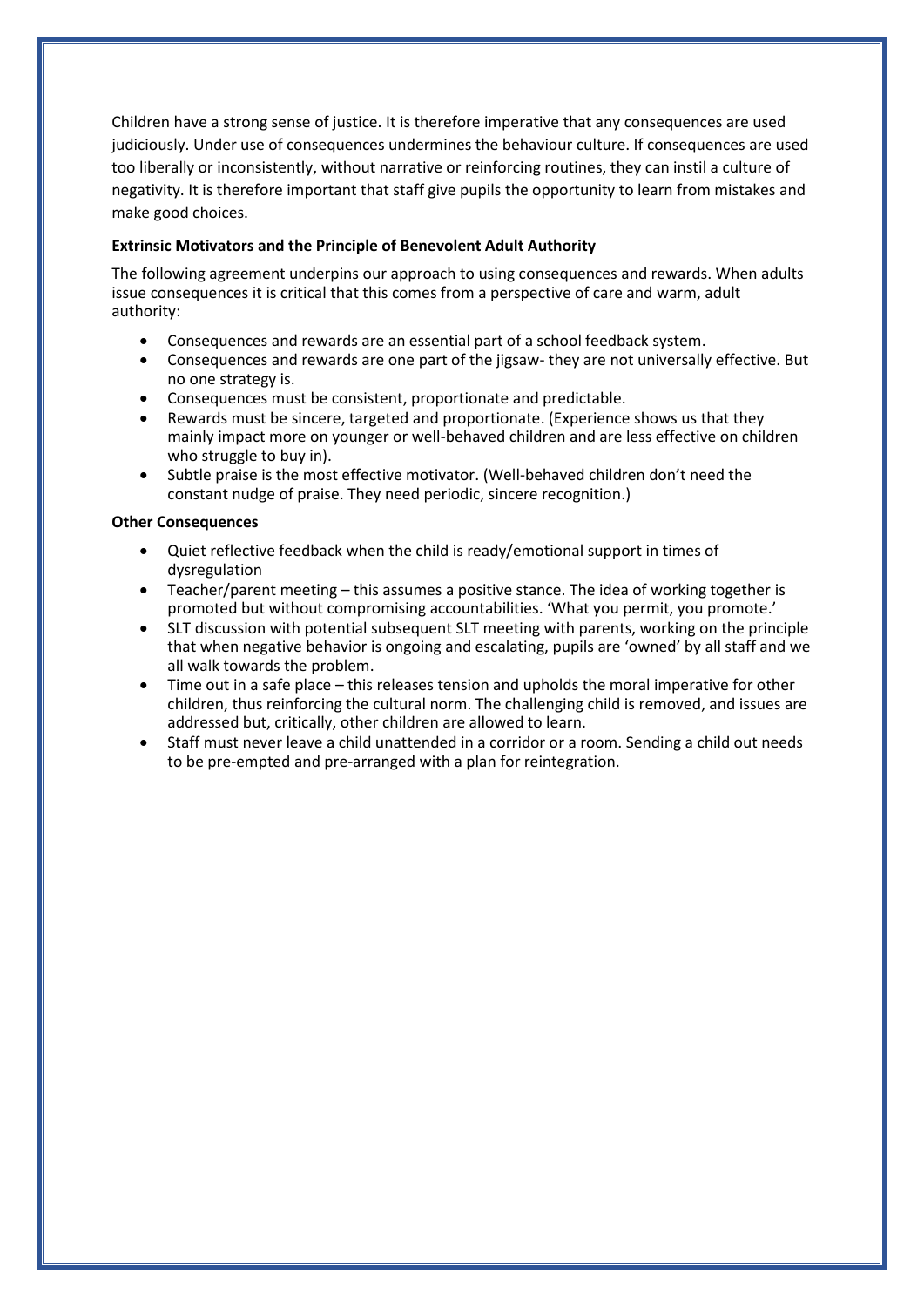# **Staff Responsibilities**

### **All Staff**

- Ensure that there are good routines (see above)
- Ensure that you are consistent, friendly and professional at all times
- Remain calm Aim to be positive at all times by seeking out and rewarding the good
- Regularly discuss the Academy Rules and why they are important –
- Explain why certain behaviours are not acceptable using the TiSUK approach
- Be consistent about praise and rewards as well as when supporting positive behaviour
- Be aware of individual needs

# **Playtime and Lunchtime Staff**

As above, plus:

- Be active and engaged with the children
- Be aware of the main problem areas (places, times, individual children, etc)
- Be active in your supervision
- Aim to return the children to class in a calm and orderly manner so that they are ready to learn

# **Classroom Staff**

As above, plus:

- Operate the Good to be Green reward system
- Support Playtime and Lunchtime Staff
- •

# **Senior Management Team**

As above, plus:

- Monitor the patterns of recorded on the schools Arbor system
- Identify the main problem areas (places, times, individual children, etc)
- Discuss and agree changes in order to reduce the number or range of concerns
- Keep a record of the impact of any changes
- Support teachers when a parent/carer meeting is required

# **Senior Leadership Team**

As for 'All Staff' above, plus:

- Support staff in the implementation of the policy
- Attend key meetings where required
- Monitor the effectiveness of the policy through consultation with key stakeholders and rigorous self-evaluation
- Take prompt and decisive action to deal with areas for development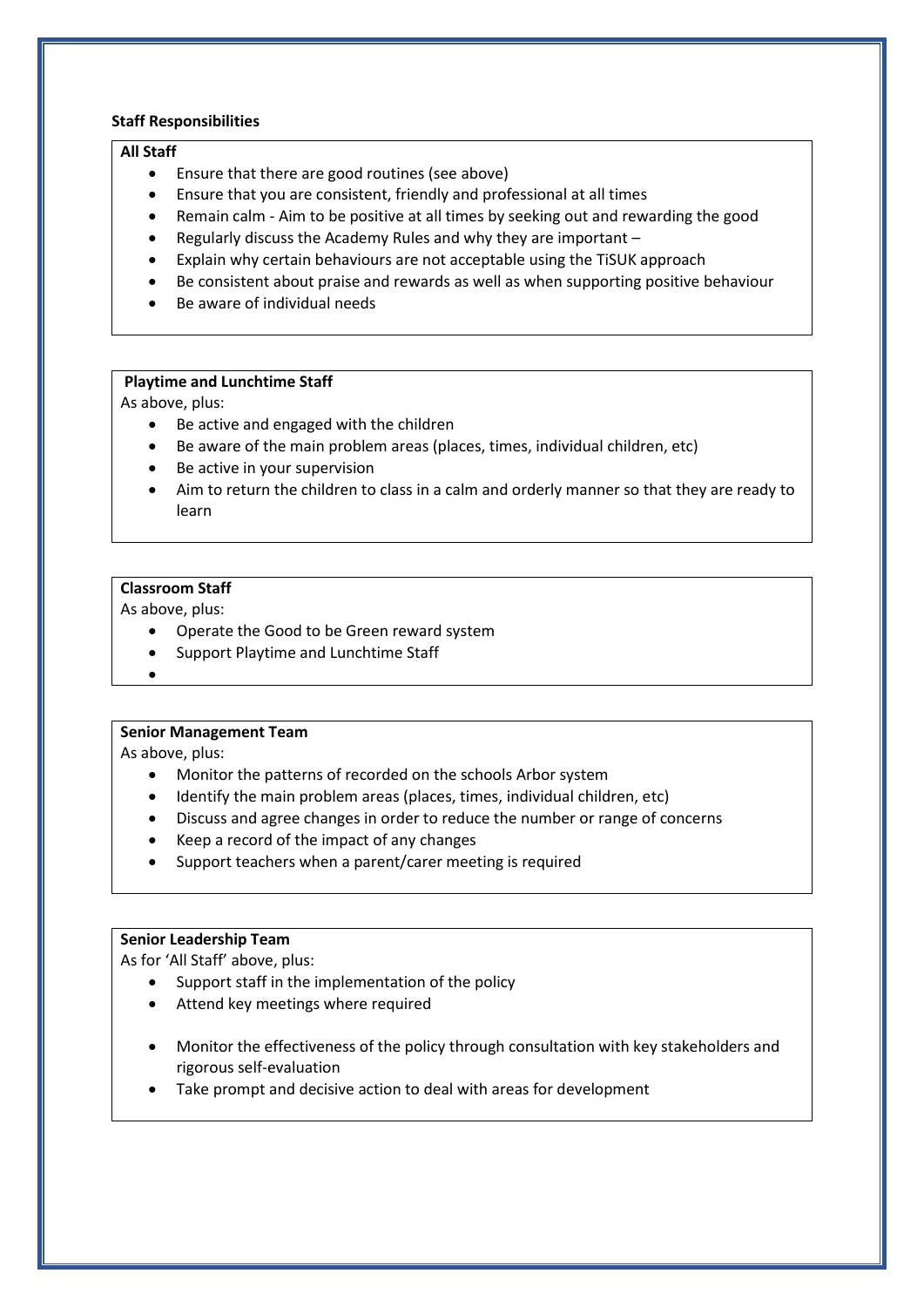### **House System**

All of the children and staff from Reception to Year 6 will be organised into three House Teams and will be able to earn House Points as an additional reward for good effort, behaviour, achievement and also participation and success in school competitions and events throughout the year. During the weekly Celebration assembly, house points are celebrated. This is also where we recognise the impact of our Learning Toolkit and award Learning Warrior status for the following positive learning behaviours:

- **Risk-taking**
- **Open-mindedness**
- **Empathy**
- **Curiosity**
- **Independence**
- **Leadership**
- **Resilience**
- **Participation**

The award of Learning Warrior of the week results in a Pride Postcard being sent home to the child through the post in recognition of their positive learning disposition.

## **Consequences**

We want children to be aware that for poor behaviour, there are consequences. For children who are not able to respond to the cultural norms in our Calm School Code, this will be in the form of sanctions (depending on the severity of the behaviour):

-1<sup>st</sup> verbal reminder – dialogue and reminder of how to improve using the 'Catch The Mistakes' approach

-2<sup>nd</sup> verbal reminder - dialogue and reminder of how to improve referring to the Mistakes Process as above

-3<sup>rd</sup> verbal reminder – logged on Arbor and communicated to parents/carers (severe incidents, such as fighting, swearing, bullying, vandalism, refusing to follow an adult's instructions, lying may result in step 3 being the first sanction)

Incidents to be recorded on Arbor System or on individual incident log if negative behaviour is persistent. Records are kept up to date and are monitored for patterns of behaviour. Records are monitored at SLT meetings. Any concerns passed to SLT. If behaviour does not improve parents/carers and child to meet with Head of School to discuss an individual behaviour plan. This system is followed by all staff at all points in the school day, including lunch and breaktimes.

# **Trauma Informed UK Approach**

Through TIS training, we understand that some children are carrying deep seated trauma that they are grappling with. We always approach these pupils from a position of empathy, nurture and support. We need to 'drench' these children in the norm and build trust before we can work proactively with them. However, unsafe behaviour is not acceptable so we will work with parents in a positive, transparent way: be open, agree strategies, have a plan, implement it consistently with feedback. '*If this doesn't work, this is what will happen*.'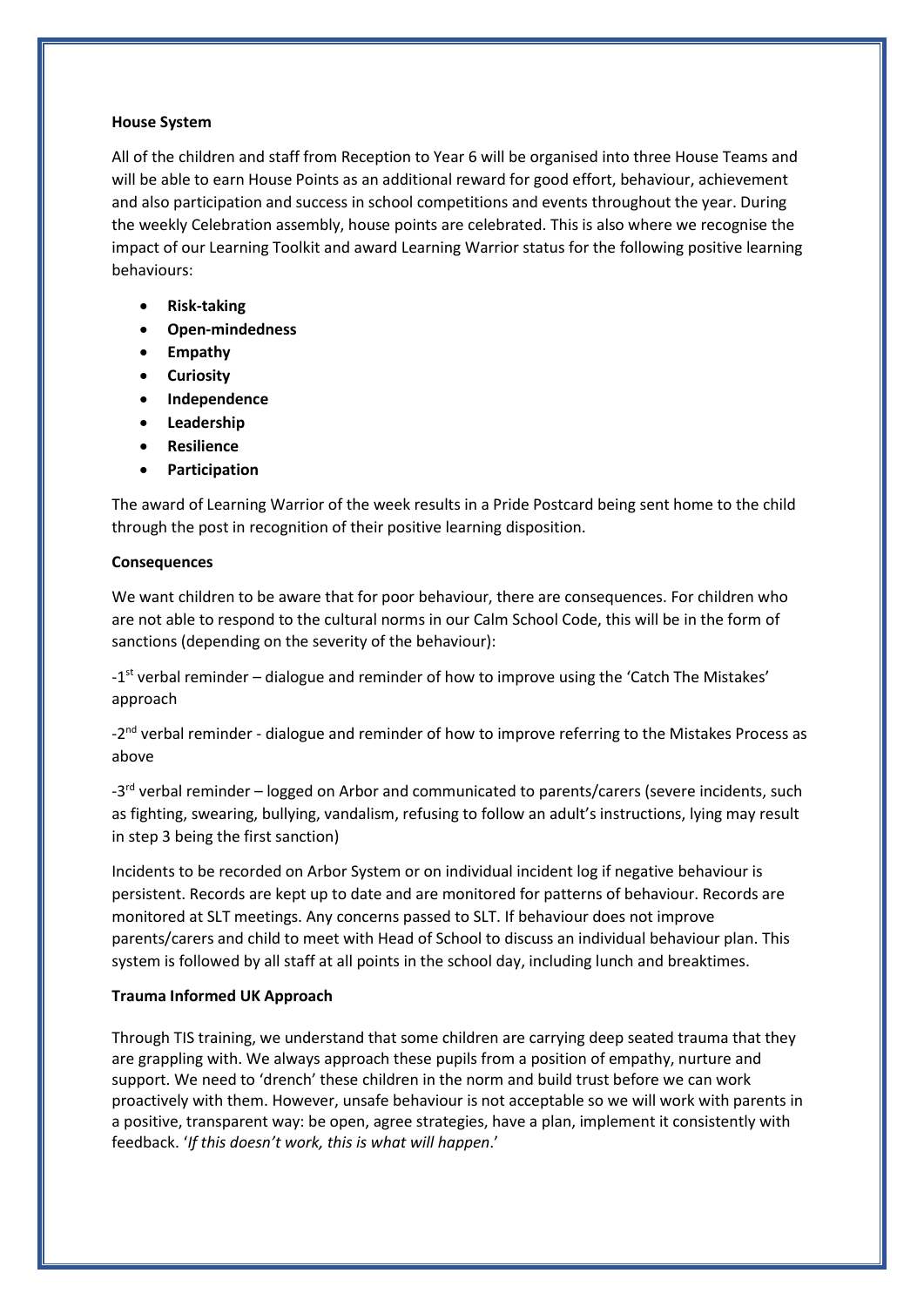### **Individual Behaviour Plan**

When parents are invited into the academy to discuss a child's behaviour, it may be appropriate to agree an Individual Behaviour Plan. This will identify the additional support which will be given to the child, exactly what the child is expected to do and what will take place if the inappropriate behaviour still continues. Tintagel School does not tolerate bullying of any kind. If we discover that an act of bullying or intimidation has taken place, the incident is recorded, and we act immediately to stop any further occurrences of such behaviour. We do everything in our power to ensure that all pupils attend school free from fear (See Anti-Bullying Policy for further information). We take positive action to protect our children from any negative behaviour outlined in the Equality Act (2010). These 'protected characteristics' are as follows:

- Disability
- Age
- Gender reassignment
- Race
- Religion or belief
- Sex (formally called Gender)
- Sexual Orientation Marriage and Civil partnership
- Pregnancy and maternity
- If we are informed or suspect that any of the above have occurred, we will investigate and if found to be proven this will be reported to the LA Equality and Diversity Team.

## **Parental Involvement**

The development of positive behaviour patterns and self-discipline is seen to be a gradual process which begins at home. Tintagel School welcomes the interest and close involvement of parents/carers and by choosing to send their child to our school we expect that parents/carers will support the agreed behaviour policy. If a child's behaviour gives particular cause for concern, parents/carers will be involved as soon as possible. Parents/cares are invited to work with the school in order to support the child to develop appropriate behaviour. Children who persistently have difficulties with their behaviour will have an Individual Behaviour Plan, shared with the parents/carers, staff and the child. If a behaviour problem is severe or recurring, exclusion procedures may be implemented, following correct procedures. On rare occasions, this may take the form of a permanent exclusion (see 'fixed-term and permanent exclusions' below).

# **Dealing with Serious Incidents**

- We have the right to take measures to keep pupils and staff safe. These measures include:
- The legal right to confiscate inappropriate items from pupils such as sharp implements
- Statutory powers to discipline pupils who behave badly on the way to and from the school bringing it into disrepute.
- The Head of School has the power to search pupils if they suspect one of them is carrying a knife or other offensive weapon.
- A legal duty to make provision to tackle all forms of bullying.
- There will be zero tolerance of any form of serious assault on pupils or staff.
- The Head of School and the Hub Council of the Academy have a duty of care to all pupils and staff, and this Behaviour Policy takes appropriate account of the health and safety of all children and adults in the academy.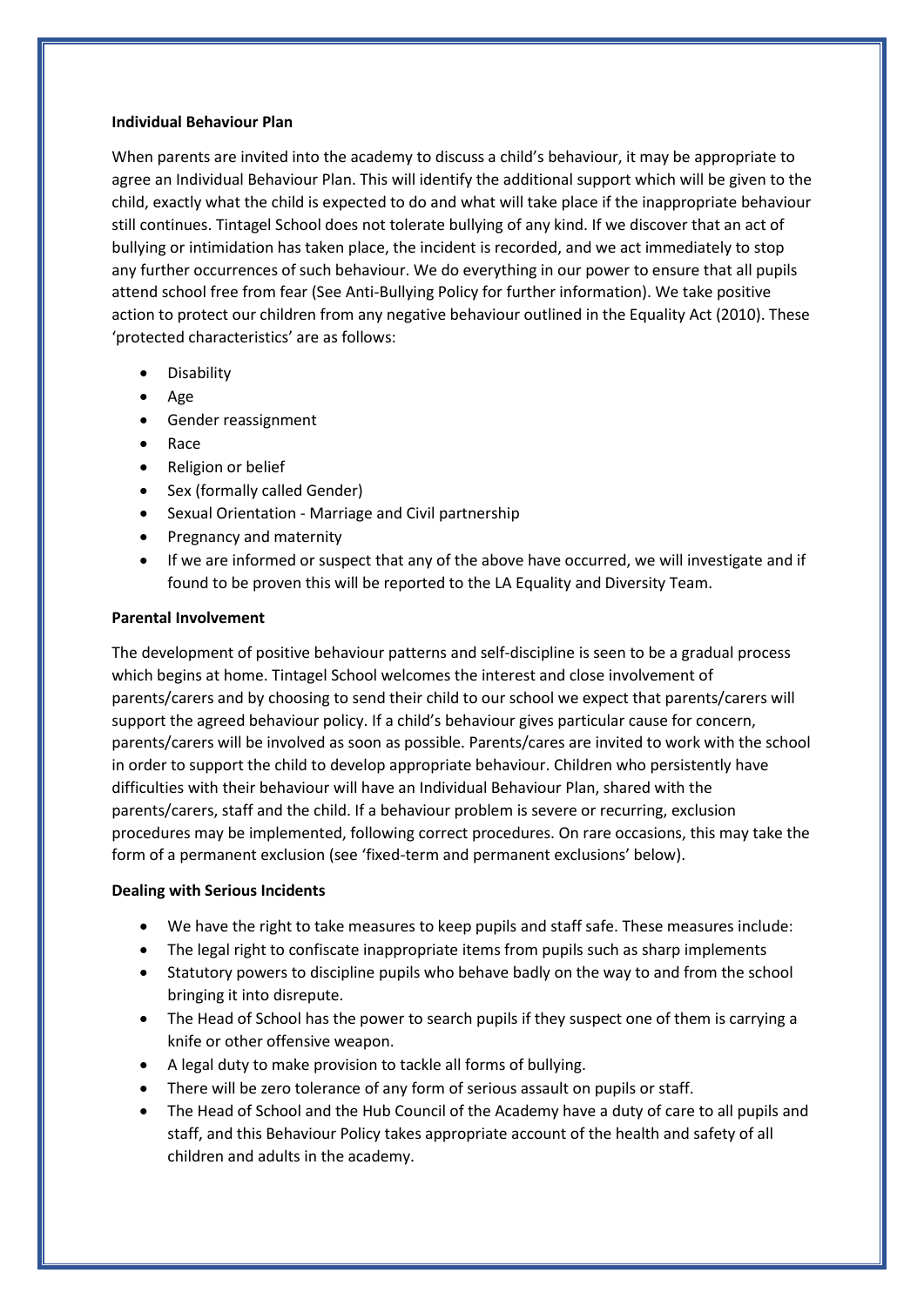# **Reduced Timetables**

There are occasions where children demonstrate through their highly challenging behaviours that they are struggling to cope with our mainstream provision. At this stage there will be a number of support mechanisms in place and both parents and multi-agencies are likely to be involved. SLT believe that in order to recalibrate the levels of stress and non-compliance a child is demonstrating; it is sometimes necessary to both collapse the curriculum and reduce their time in school. This is always done in agreement with the parents and following statutory guidelines laid down by County with all appropriate reporting procedures. Evelyne Kyne (Aspire Inclusion Lead) must be notified.

Alongside a reduced timetable, there is always a support plan and a reintegration timetable so that the desired end point is for the child to build resilience and be able to join the class. At every stage of the process, staff endeavour to narrate the reason for this consequence and rebuild both the selfesteem of the child and the learning relationship with adult and peers in school.

# **Fixed-term and Permanent Exclusions**

Only the Head of School has the power to exclude a child from the academy. They may exclude a pupil for one or more fixed periods, for up to 45 days in any one academic year. They may also exclude a pupil permanently. Before taking such a step the Head of School will have taken advice from the hub council, Aspire Board, the Education Welfare Service, County Psychological Service or the school medical officer as appropriate to each situation. If a child is excluded, parents/carers are informed immediately, giving reasons for the exclusion. At the same time, the Head of School makes it clear to the parents/carers that they can appeal against the decision to the governance of the academy. The academy informs the parents/carers how to make any such appeal. The Head of School in conjunction with the lead hub councillor informs the Local Authority (LA) and the Aspire MAT about any permanent exclusion, and about any fixed-term exclusions beyond five days in any one term. The hub council itself cannot either exclude a child or extend the exclusion period made by the Head of School. Your child may be excluded from the academy for a number of reasons, and for anything from a half day to permanently. Tintagel School will adhere to the Head Teacher legislation guidance 'Exclusion from maintained schools, Academies and pupil referral units in England Sept 2012 which relates to:

- The Education Act 2002, as amended by the Education Act 2011;
- The School Discipline (Pupil Exclusions and Reviews) (England) Regulations 2012;
- Section 89 of The Education and Inspections Act 2006; and
- The Education (Provision of Full-Time Education for Excluded Pupils) (England) Regulations 2007.

# **Fixed Term Exclusions**

If a child's behaviour shows no improvement after all available options to the School have been used and all the above procedures followed, then a child will be excluded for a fixed term. This can for be one day or up to five days. Other reasons for a fixed term exclusion:

- Physical or threatened assault on another child or member of staff.
- Constant disruption to the education of other children.
- Regular breaches of the academy behaviour policy which result in the teacher being distracted from the task of teaching the class in order to attend to the needs of an individual child.
- Persistent bullying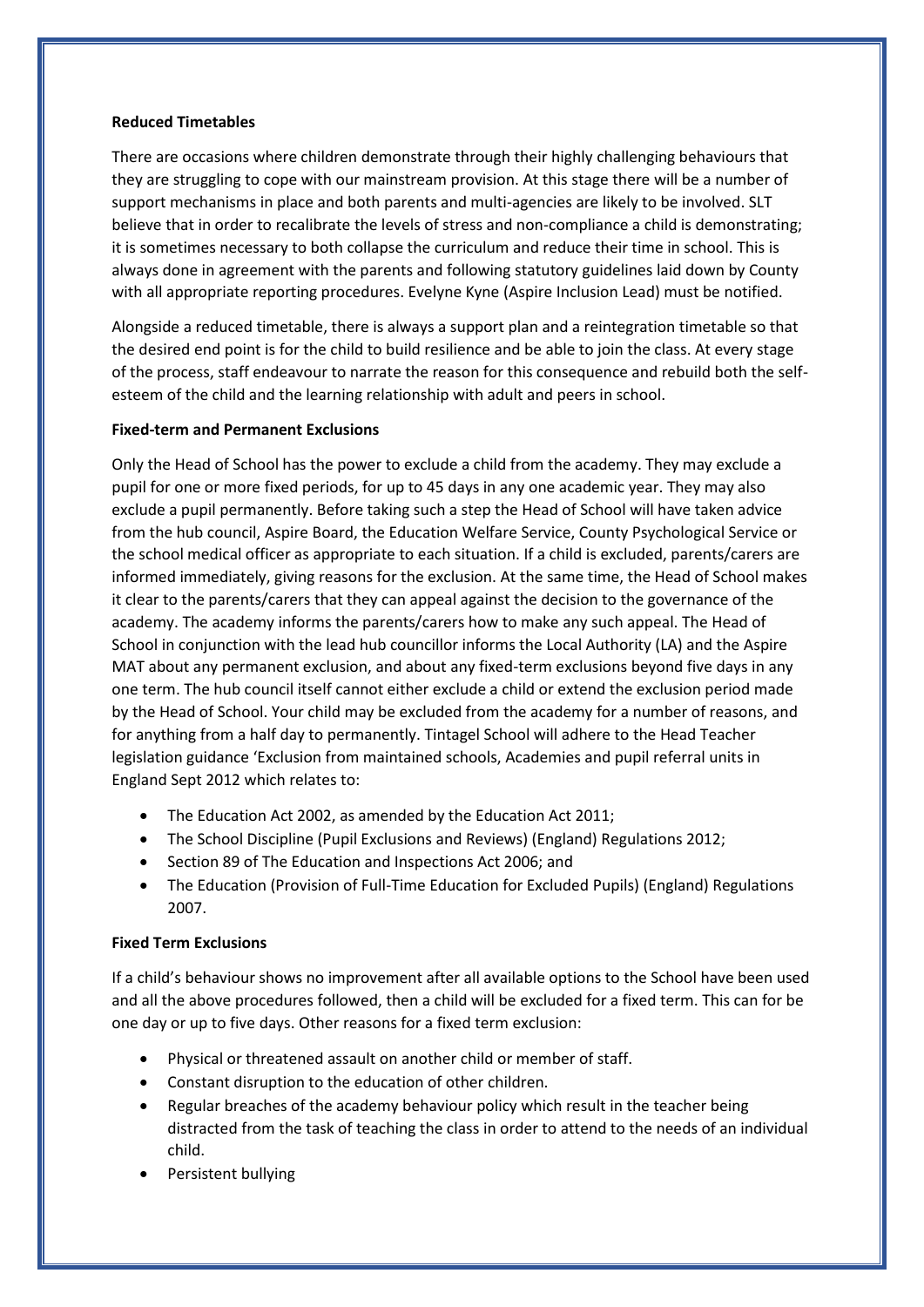- Verbal abuse related to the protected characteristics as defined in the Equality Act (2010)
- Deliberate and wilful damage to school property.

It is likely that a combination of the above will contribute to exclusion. Parents/carers will be contacted immediately at the point of exclusion and invited to the school to discuss the seriousness of their child's actions.

# **Permanent Exclusion**

Permanent exclusion will only be used as a last resort, in response to a serious breach, or persistent breaches, of the school's behaviour policy; and where allowing the pupil to remain in school would seriously harm the education or welfare of the pupil or others in the school.

Serious breaches that may lead to permanent exclusion include:

- Persistent long-term defiant behaviour,
- Threatened or actual physical assaults,
- Sexual abuse,
- Supplying illegal drugs or carrying an offensive weapon.

Exclusions will not be imposed immediately, unless there is an immediate threat to the safety of others in the school. Before deciding to exclude we will ensure that:

- a thorough investigation has been carried out
- the child being considered for exclusion has been encouraged to give their version of events
- consideration is given to whether the incident may have been provoked, for example by bullying or by racial harassment
- a written record of actions taken and interviews with the child are kept
- including any witness statements which should be signed and dated wherever possible.

An exclusion is only made where the evidence shows that the child was responsible for the incident. It is our aim to be a fully inclusive school. Permanent exclusion or a managed move (following statutory guidelines) would be the ultimate sanction, used only when all other avenues of behaviour management and support have failed to have an effect. If a child's needs cannot be met at Tintagel Primary School, we would expect to look for a suitable setting for that child rather than excluding them.

# **Review**

This policy is to be reviewed every two years by staff, hub councillors, parents/carers and pupils.

# **Conclusion**

Our core aim is to recognise and encourage good behaviour and effort in order to promote a safe, positive and happy learning environment. We wish to develop a sense of community where everyone feels valued and motivated in an orderly, relaxed and successful learning environment.